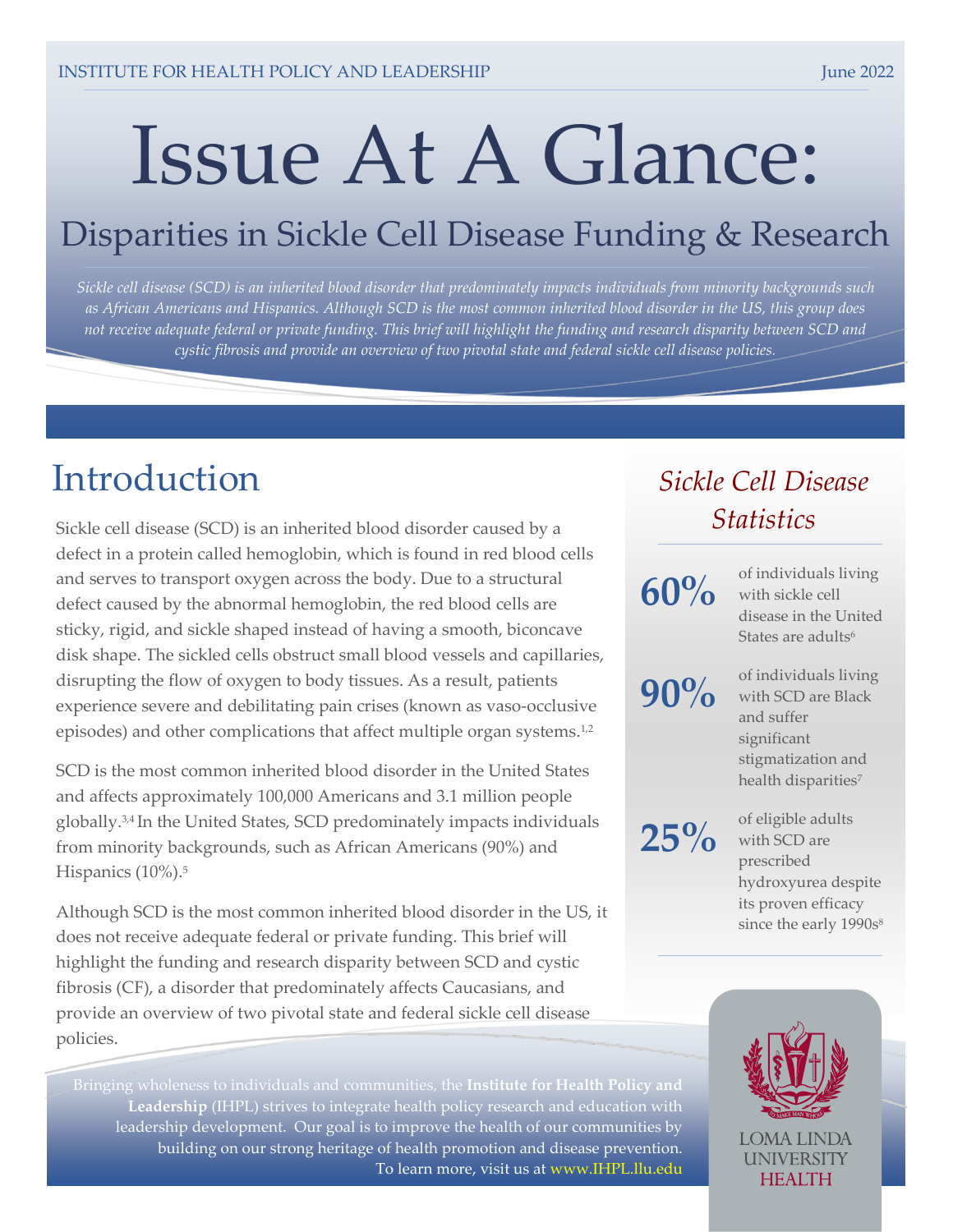## **Networking California for Sickle Cell Care Initiative**

The Networking California for Sickle Cell Care Initiative (NCSCC) is an effort led by the Sickle Cell Disease Foundation (SCDF) and the Center for Inherited Blood Disorders (CIBD). NCSCC is comprised of academic and medical centers across California interested in improving the well-being and health of individuals living with Sickle cell disease (SCD). The goal of NCSCC is to "create sustainable systems of care for SCD patients, particularly the adults, who are among our California's most medically vulnerable population." 9 In addition, NCSCC was established to support workforce expansion for coordinated health services; provide access to specialty care and improve quality of care for adults with sickle cell disease; create a public awareness campaign; conduct surveillance to monitor disease incidence, prevalence, and other metrics; and provide fiscal oversight of the resources.<sup>10</sup>



## Funding Disparities Between Sickle Cell Disease & Cystic Fibrosis

 A 2020 cross-sectional study highlighted the differences in disease-specific funding between sickle person affected by SCD (which predominantly affects Black people).<sup>8</sup> Funding for sickle cell disease research, surveillance, prevention, and treatment is disproportionately low. Although sickle cell disease is considered a rare disease in the United States, it ranks low compared to other rare diseases when considering funding and research efforts. cell disease (SCD) and cystic fibrosis (CF).8This study found that federal and private expenditures were greater for individuals living with cystic fibrosis compared with those living with sickle cell disease. They found that the U.S. government-funded research was approximately \$2807 per person affected by cystic fibrosis (which predominantly affects white people) compared to \$812 per

The stark difference in disease prevalence makes this funding disparity even more devastating. Sickle cell disease is three times more prevalent than cystic fibrosis, yet between 2008 and 2018, federal government research funding for SCD and CF were similar.<sup>8</sup> To exacerbate matters further, the study found that disease-specific drug developments also favored individuals with cystic fibrosis.<sup>8</sup> At the time of the study, there were two disease-specific drugs for SCD compared with six for CF.

This study highlights the significant funding and drug development disparity between individuals living with SCD and CF. Multiple factors play a role in this disparity and require structural and systemic solutions to adequately address this issue.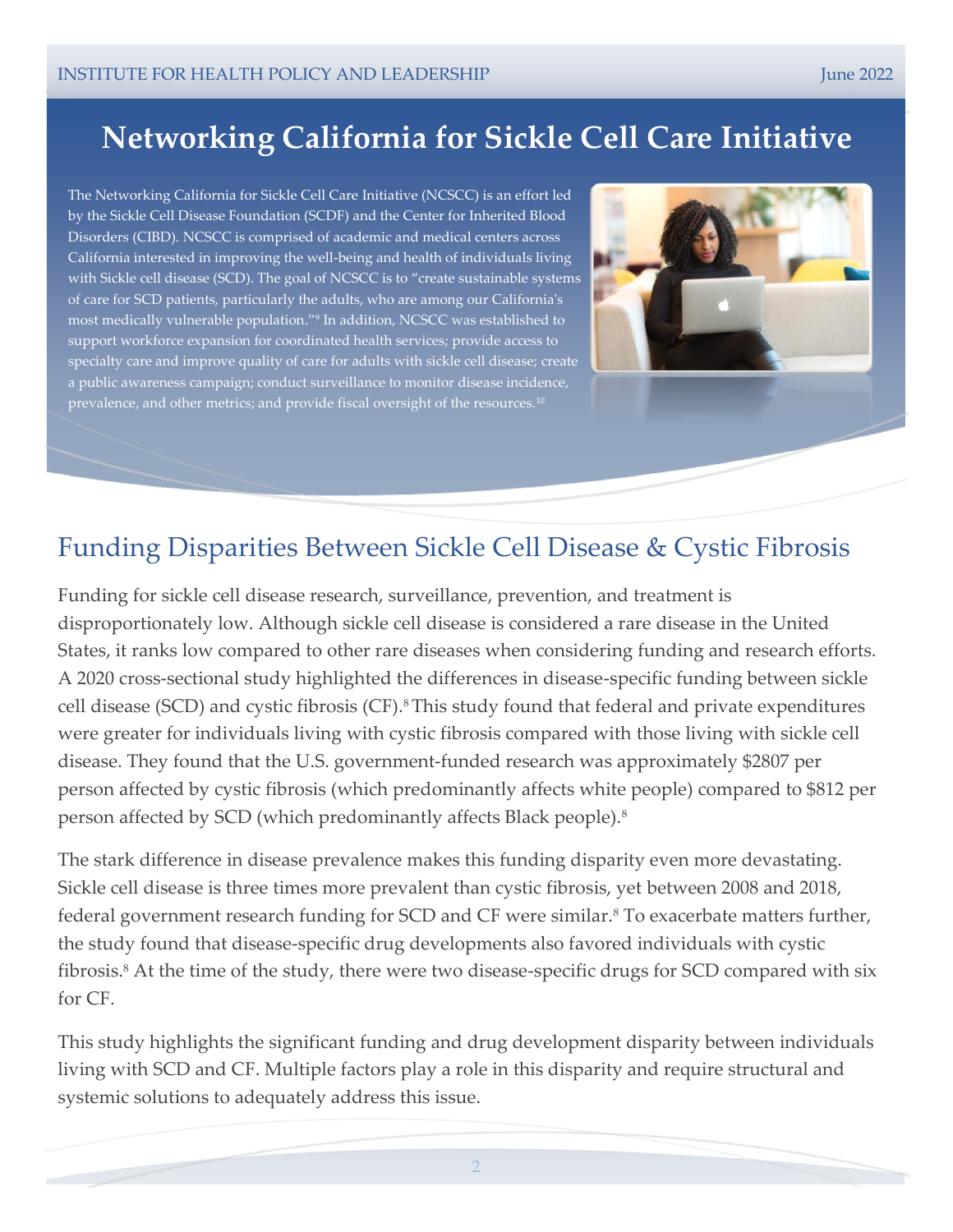## Relevant Federal and State Sickle Cell Disease Policies

#### **Background**

The funding disparity between SCD and CF is an intricate and complex issue that requires a multifaceted solution. Recently, SCD has gained traction through intensive advocacy and lobbying efforts from devoted advocates, coalitions, community-based organizations, and political leaders, among others. Two federal and state policies are worth noting. These policies go beyond raising awareness by developing collaborative networks and establishing SCD centers of excellence, among other tangible provisions.

#### **Federal Sickle Cell Disease Policy**

In 2018, President Trump signed the Sickle Cell Disease and Other Heritable Blood Disorders Research, Surveillance, Prevention, and Treatment Act (S. 2465) into law.<sup>11</sup> S.2465 invested in the development of a national surveillance and prevention program for SCD and other heritable blood disorders, authorizing the award of grants for the following three broad purposes:<sup>11</sup>

- 1. Collect and maintain data on sickle cell disease health outcomes and carry out various public health activities that include education and training of health professionals at the community, local, and state levels
- 2. Support local and state laboratories that conduct tests to detect sickle cell disease
- 3. Evaluate best practices for the prevention and treatment of complications from sickle cell disease

Of note, the Sickle Cell Disease Comprehensive Care Act (H.R. 6216/ S. 3389) was introduced in the Congress on December 14, 2021, and is awaiting the next legislative action. 12



#### **State Sickle Cell Disease Policy**

On June 27, 2019, Governor Gavin Newson signed Assembly Bill (AB) 74, the Budget Act of 2019, into law.<sup>13</sup> AB 74 invests a significant amount of funding toward the advancement of care for individuals living with sickle cell disease in California. AB 74 provides the following provisions: 13

- 1. Invest over \$14 million to establish a network of sickle cell disease centers throughout the state of California (e.g., Alameda, Fresno, Kern, Los Angeles, Sacramento, San Bernardino, and San Diego) to provide access to specialty care, improve quality of care for adults with SCD, and conduct surveillance, among others
- 2. Invest \$600,000 for the State Department of Public Health to allocate funds to the Public Health Institute (PHI) to support sickle cell disease surveillance and monitoring activities
- 3. Invest \$60,000 to fund administrative activities of the State Department of Public Health in allocating funds to PHI as noted above

In providing these funds, CA took a step forward in improving health disparities faced by those with SCD.